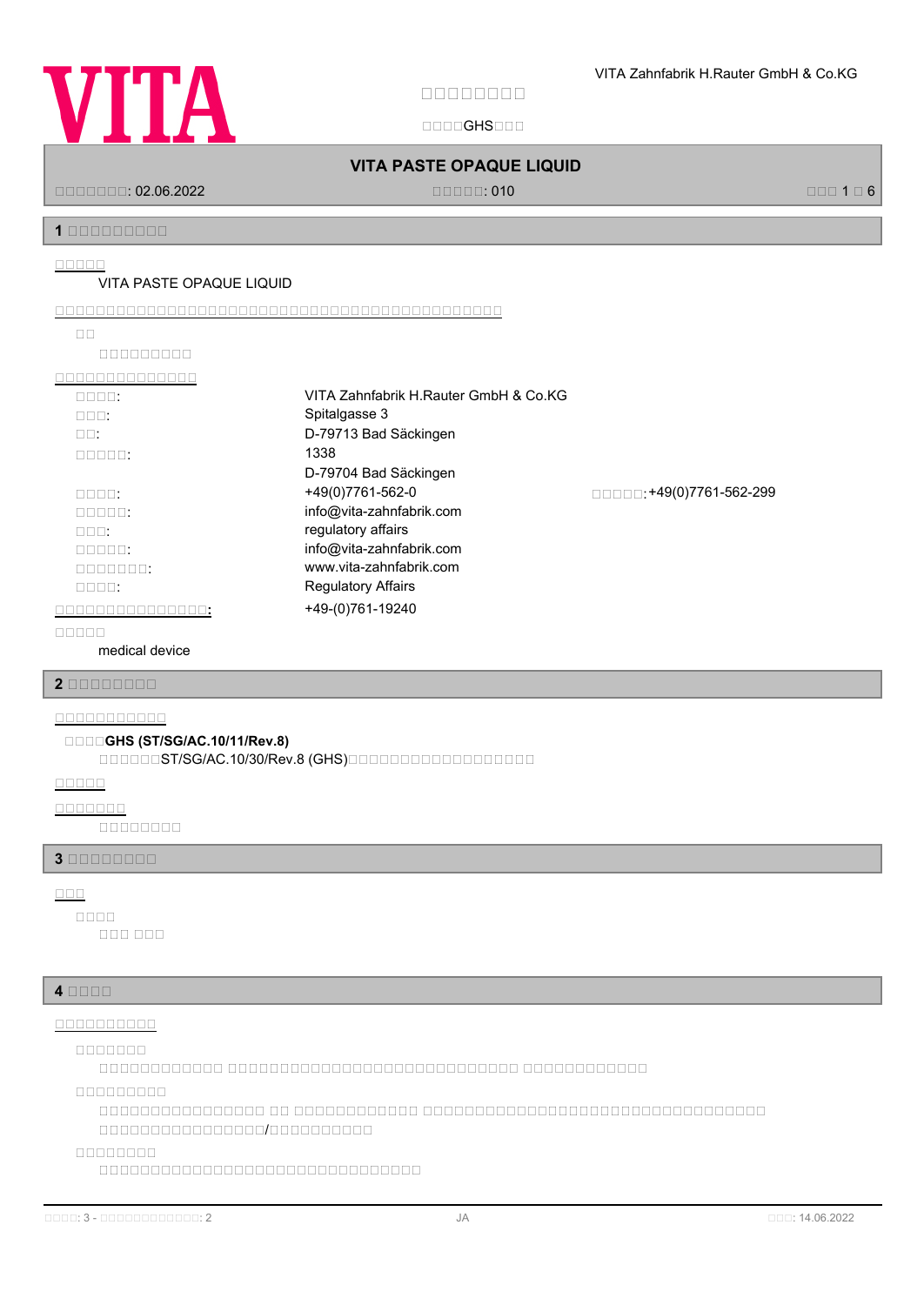

国国国国GHS国国国

# **VITA PASTE OPAQUE LIQUID**

国国国国国国国: 02.06.2022 国国国国国: 010 国国国 2 国 6

**安安安**

# 国国国国国国国国国国国国国国国国国国国国.

**安安安安安安安安安安安安安安安安安安安安安**

国国国国国国国国

# **安安安安安安安安安安安安安安安安安**

国国国国国国国国国国国国国

# **5 BOODDD**

#### **BBB**

#### **安安安安安安**

国国国国国国国国国国国国国国国国国国国国国国国国

# **安安安安安安安安安安安安安安安安**

国国国国国国国国

#### **安安安安安安安安安安安安安**

国国国国国: 国国国国国国国国国国国国国国国

#### **安安安安安**

国国国国国国国国国国国国国国国国国国国国国国 国国国国国国国国国国国国国国国国国国

### **6 安安安安安安**

#### **安安安安安安安安安安安安安安安安安安安安安安**

**安安安安安安安安**

国国国国国国国国国国国国国国国

# **安安安安安安安安安安**

国国国国国国国国国国国国国国国国国国国国国国

#### **安安安安安安安安安安安安安安**

#### **安安安安安安安安安安**

国国国国国国国国国国国国国国国国国国国国国国国国国国国国国国国国国国国国国国国国 国国国国国国国国国国国国国国国国国国国国国 国国国国国国国国国

# **安安安安安安安安安安**

国国国国国: 国国国国 国 7  $\Box$  $\Box$ 

#### **7 安安安安安安安安安安安**

# **安安安安安安安安安安安安安**

国国国国国国国国国国国国国国国 **安安安安安安安安安安**

#### 国国国国国国国国国国国国国国国国 **安安安安安安安安安安安安安安安安安安**

**安安安安安安安安安安安安安安安安**

国国国国国国国国国国国国国 国国国国国国国国国国国国国国国国国国国国 国国国国国国国国国国国国国国国国国国国国国国国国

#### **安安安安安安安安安安安安安**

**安安安安安安安安**

国国国国国国国国国国国国国国国国

# **安安安安安安安安安安安安**

国国国国国国国国国国国国国国国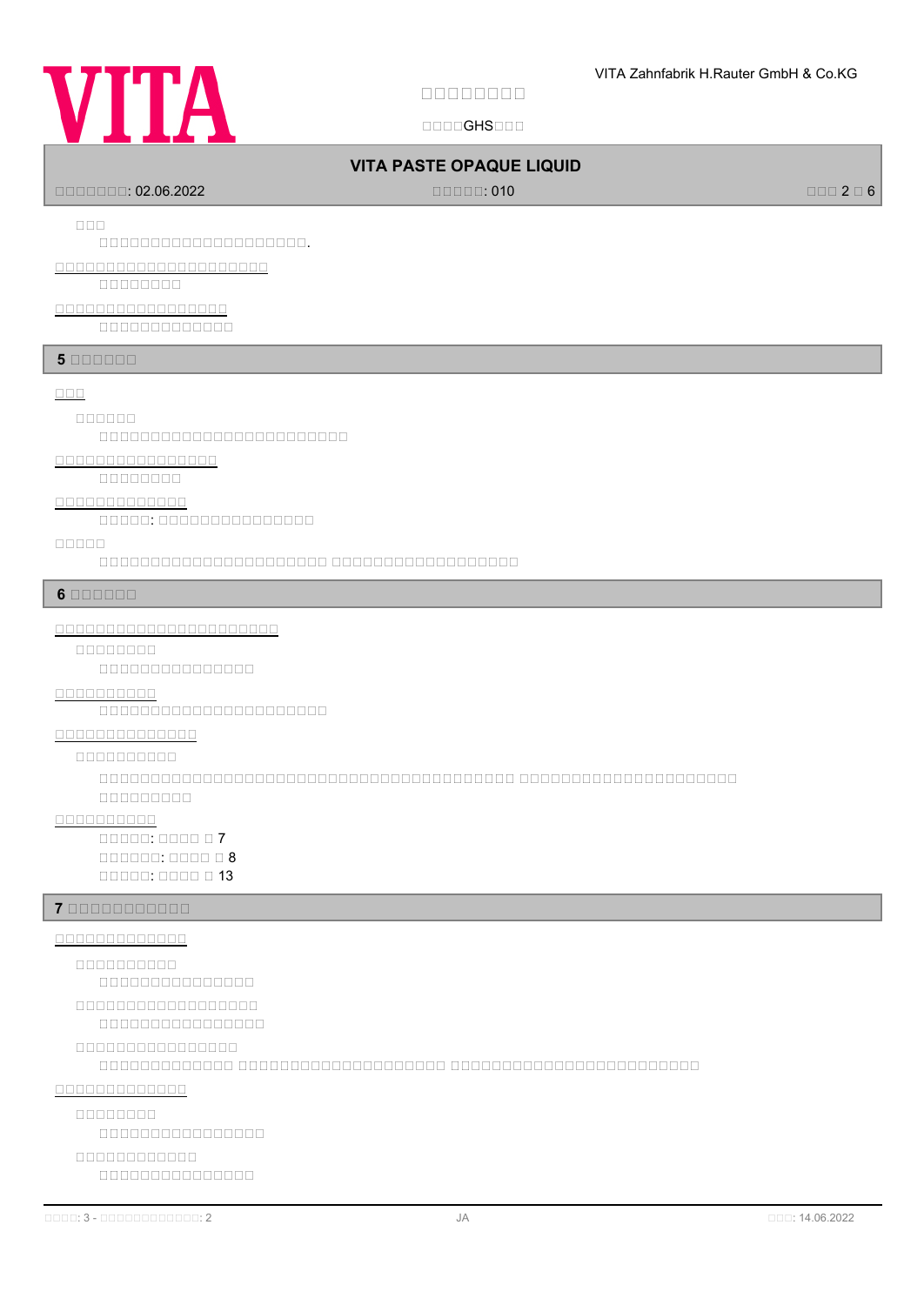

国国国国GHS国国国

# **VITA PASTE OPAQUE LIQUID**

国国国国国国国: 02.06.2022 国国国国国: 010 国国国 3 国 6

# **8 安安安安安安安安安安安**

# **安安安安安安安安**

# **安安安安**



国国国国/国国国国国国国国国国国

#### **安安安安安**

 $\Box$ 国国国国国国国国国国国国国国国国国国国国国国国国国国国国国国国国国国国国国国国 国国国国国国国国国国国国国国国国国国国国国国国  $\Box$ 

# **安安安安安**

国国国国国国国

# **安安安安安安**

国国国国国国国国国国国国国国 国国国国国国国国国

#### **9 安安安安安安安安安安**

| 0000000000000                     |                  |                                 |
|-----------------------------------|------------------|---------------------------------|
| $\Box \Box \Box \Box \Box$        | $\Box \Box \Box$ |                                 |
| $\square$ :                       | $\Box$ Box       |                                 |
| $\Box$ $\Box$                     | $\Box \Box \Box$ |                                 |
| <b>RECEP</b>                      |                  |                                 |
| $\Box \Box / \Box \Box \Box \Box$ |                  | 00000000                        |
| 00000000000000:                   |                  | 207 °C                          |
| $\square\square\square$ :         |                  | 109 °C                          |
| $\Box$                            |                  |                                 |
| $\Box \Box / \Box \Box \Box$      |                  | $\Box \Box \Box$                |
| $\square \square$ :               |                  | $\square \, \square \, \square$ |
| $\Box \Box \Box \Box$             |                  |                                 |
| 000000000000: 000000000           |                  |                                 |
| $\Box \Box \Box \Box$             |                  | 00000000                        |
| $\Box \Box \Box \Box$             |                  | 00000000                        |
| $\Box \Box \Box$                  |                  | 375 °C                          |
| 000000                            |                  |                                 |
| $\square \square$ :               |                  | $\Box \Box \Box$                |
| $\square \square$ :               |                  | $\Box \Box \Box$                |
| $\Box \Box \Box \Box$             |                  | 00000000                        |
| $\Box H \Box$ :                   |                  | 00000000                        |
| <b>DRADARDA</b>                   |                  |                                 |
| 00000000                          |                  |                                 |
| n-000000/00000:                   |                  | nnnnnnn                         |
|                                   |                  |                                 |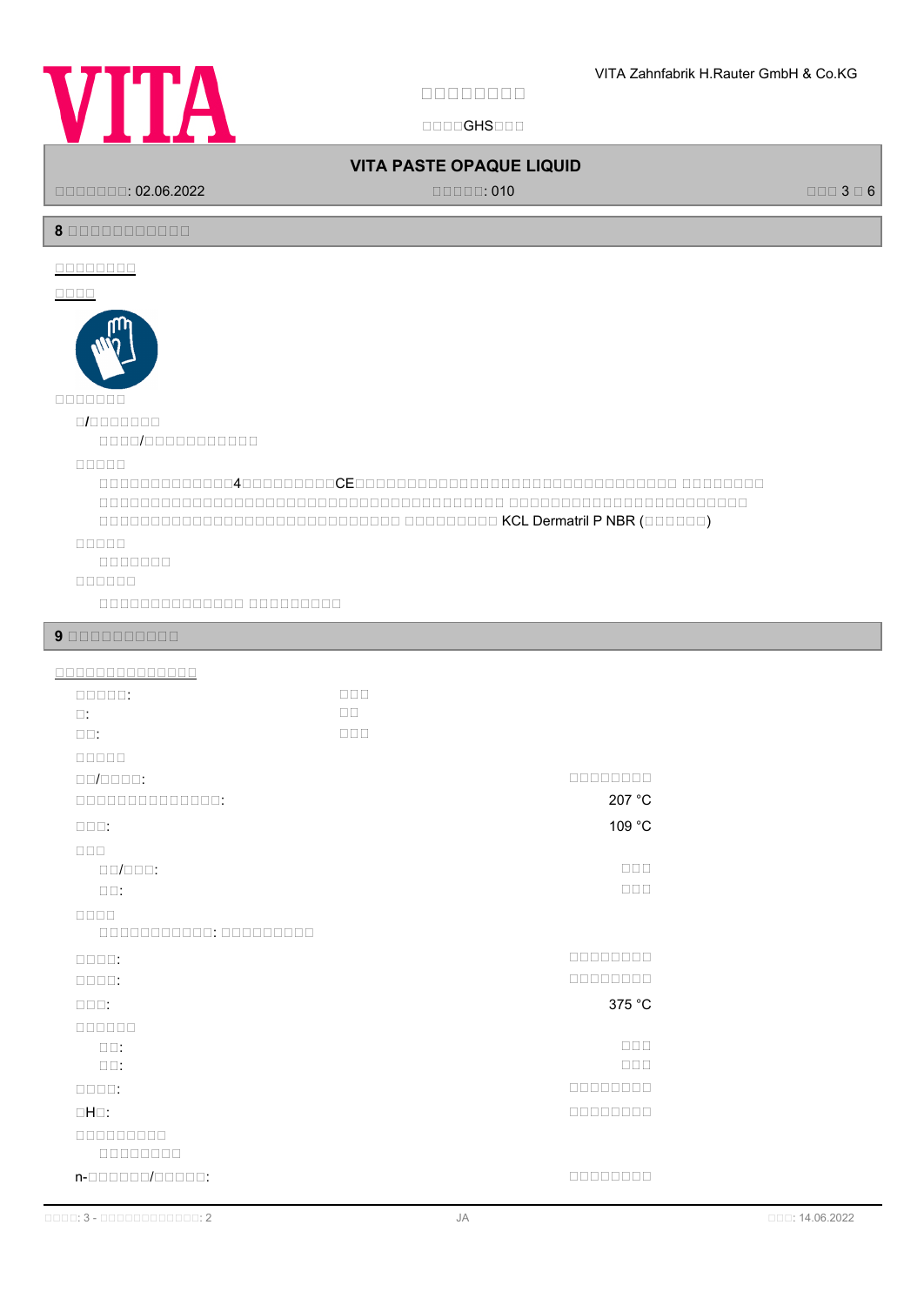

国国国国GHS国国国

| $\Box$ $\Box$ $\Box$ $\Box$ $\Box$ : 02.06.2022                          | <b>VITA PASTE OPAQUE LIQUID</b><br>$\Box$ $\Box$ $\Box$ $\Box$ : 010                                                                                                                                                                                                                                                                                                             | $\Box \Box \Box 4 \Box 6$ |  |
|--------------------------------------------------------------------------|----------------------------------------------------------------------------------------------------------------------------------------------------------------------------------------------------------------------------------------------------------------------------------------------------------------------------------------------------------------------------------|---------------------------|--|
| $\square\square\square$ :<br>$(\square 20 °C)$                           | $<$ 0,1 hPa                                                                                                                                                                                                                                                                                                                                                                      |                           |  |
| $\square \square$ :                                                      | 1,06100 g/cm <sup>3</sup>                                                                                                                                                                                                                                                                                                                                                        |                           |  |
| 000000:                                                                  | $\begin{array}{c} \rule{0pt}{2.5mm} \rule{0pt}{2.5mm} \rule{0pt}{2.5mm} \rule{0pt}{2.5mm} \rule{0pt}{2.5mm} \rule{0pt}{2.5mm} \rule{0pt}{2.5mm} \rule{0pt}{2.5mm} \rule{0pt}{2.5mm} \rule{0pt}{2.5mm} \rule{0pt}{2.5mm} \rule{0pt}{2.5mm} \rule{0pt}{2.5mm} \rule{0pt}{2.5mm} \rule{0pt}{2.5mm} \rule{0pt}{2.5mm} \rule{0pt}{2.5mm} \rule{0pt}{2.5mm} \rule{0pt}{2.5mm} \rule{0$ |                           |  |
| 000000                                                                   |                                                                                                                                                                                                                                                                                                                                                                                  |                           |  |
| 00000000000000000                                                        |                                                                                                                                                                                                                                                                                                                                                                                  |                           |  |
| $\Box\Box\Box\Box$<br>000000000                                          |                                                                                                                                                                                                                                                                                                                                                                                  |                           |  |
| 88888888                                                                 |                                                                                                                                                                                                                                                                                                                                                                                  |                           |  |
| $\Box \Box \Box \Box \Box$                                               | 0,0%                                                                                                                                                                                                                                                                                                                                                                             |                           |  |
| $\Box \Box \Box \Box$ :                                                  | 00000000                                                                                                                                                                                                                                                                                                                                                                         |                           |  |
| $10$ 00000000                                                            |                                                                                                                                                                                                                                                                                                                                                                                  |                           |  |
| $\Box \Box \Box$                                                         |                                                                                                                                                                                                                                                                                                                                                                                  |                           |  |
| 000000                                                                   |                                                                                                                                                                                                                                                                                                                                                                                  |                           |  |
| 000000000000000000000                                                    |                                                                                                                                                                                                                                                                                                                                                                                  |                           |  |
| 00000000000                                                              |                                                                                                                                                                                                                                                                                                                                                                                  |                           |  |
| $00000000000000$                                                         |                                                                                                                                                                                                                                                                                                                                                                                  |                           |  |
| <u>ooooooo</u>                                                           |                                                                                                                                                                                                                                                                                                                                                                                  |                           |  |
| $\square$ $\square$                                                      |                                                                                                                                                                                                                                                                                                                                                                                  |                           |  |
| 00000000                                                                 |                                                                                                                                                                                                                                                                                                                                                                                  |                           |  |
| 0000000000000                                                            |                                                                                                                                                                                                                                                                                                                                                                                  |                           |  |
| 0000000000000000                                                         |                                                                                                                                                                                                                                                                                                                                                                                  |                           |  |
| $11$ $0000$                                                              |                                                                                                                                                                                                                                                                                                                                                                                  |                           |  |
| $\Box \Box \Box \Box$                                                    |                                                                                                                                                                                                                                                                                                                                                                                  |                           |  |
| <b>REDEE</b>                                                             |                                                                                                                                                                                                                                                                                                                                                                                  |                           |  |
| 000000000000000000000000000<br>00000000                                  |                                                                                                                                                                                                                                                                                                                                                                                  |                           |  |
|                                                                          |                                                                                                                                                                                                                                                                                                                                                                                  |                           |  |
|                                                                          |                                                                                                                                                                                                                                                                                                                                                                                  |                           |  |
| 000000000000000000000000000                                              |                                                                                                                                                                                                                                                                                                                                                                                  |                           |  |
| <u>onononono/ooo/oooooo</u><br>000000000000000000000000000               |                                                                                                                                                                                                                                                                                                                                                                                  |                           |  |
| 0000000000000                                                            |                                                                                                                                                                                                                                                                                                                                                                                  |                           |  |
|                                                                          |                                                                                                                                                                                                                                                                                                                                                                                  |                           |  |
| 00000000000000                                                           |                                                                                                                                                                                                                                                                                                                                                                                  |                           |  |
| 800000000                                                                |                                                                                                                                                                                                                                                                                                                                                                                  |                           |  |
| 00000000000000000000000000                                               |                                                                                                                                                                                                                                                                                                                                                                                  |                           |  |
| 000000000000000000000<br>000000EC00No 1272/2008 [CLP]0000000000000000000 |                                                                                                                                                                                                                                                                                                                                                                                  |                           |  |
|                                                                          |                                                                                                                                                                                                                                                                                                                                                                                  |                           |  |
|                                                                          |                                                                                                                                                                                                                                                                                                                                                                                  |                           |  |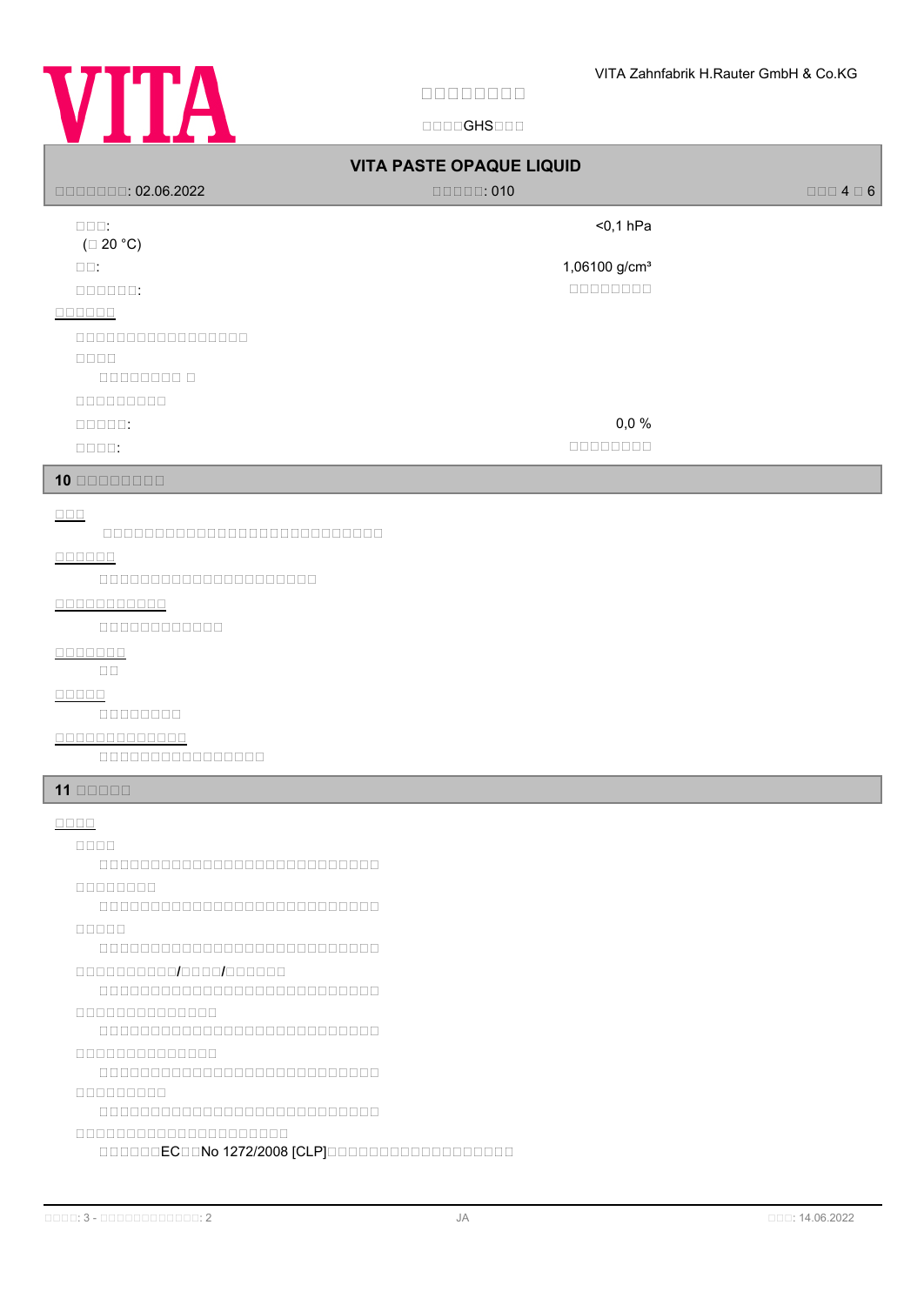# **VITA**

**安安安安安安安安**

国国国国GHS国国国

# **VITA PASTE OPAQUE LIQUID**

国国国国国国国: 02.06.2022 国国国国国: 010 国国国 5 国 6

**12 安安安安安安**

**安安**

国国国国国国国国国国国: 国国国国国

# **安安安安安安安**

国国国国国国国国国国国国国国国

**安安安安安**

国国国国国国国国国国国国国国国

**安安安安安安安**

国国国国国国国国国国国国国国国

#### **安安安安安安安安**

国国国国国国国国国国国国国国国国国国国国国国国国国国国国国国国国国国国国国国国国国国国国国国国国国国

**安安安安安安安安安**

国国国国国国国国

**安安安安安**

国国国国国国国国国国国国国

**13 安安安安安安**

#### **安安安安安安安**

#### **安安安安安**

国国国国国国国国国国国国国国国国国国国国国国 国国国国国国国国国国国国国国国国国国国

**安安安安安安**

国国国国国国国国国国国国 国国国国国国国国国国国国国国国国国国国国国国国国国国国国国国

**14 安安安安安安**

#### **安安安安 (IMDG)**

**UNGGGGBDGG:** No dangerous good in sense of this transport regulation. **<u><b>COLOGEST:**</u> THE SECTION SERVICES SERVICES SERVICES: No dangerous good in sense of this transport regulation. **<u>ROCOCOCOCO:</u>** No dangerous good in sense of this transport regulation. **THE SEXT SEXTEEN SERVING SERVING SERVING SERVING SERVING SERVIS SERVIS SERVIS SERVIS SERVIS SERVIS SERVIS SERVIS 安安 (ICAO-TI/IATA-DGR) UN**BERTHENDEN: No dangerous good in sense of this transport regulation.

# **<u>CONCOLO COST</u>:</u><br>
So dangerous good in sense of this transport regulation.**<br>
No dangerous good in sense of this transport regulation. **COLOGATE:** No dangerous good in sense of this transport regulation.

#### **安安安安安安安**

国国国国国国国国: 国国国

**安安安安安安安安安安安安安安**

国国国国国国国国

#### **MARPOL 73/78 BOODD II BOO IBC Code BOODDDDDDD**

国国国

#### **15 安安安安**

- **安安安安安安**
- 

er de la componibilitat de la componibilitat de la componibilitat de la componibilitat de la componibilitat de<br>Descripción

#### **16 安安安安安安**

**安安安安安安安安安安安安安安:** No dangerous good in sense of this transport regulation.